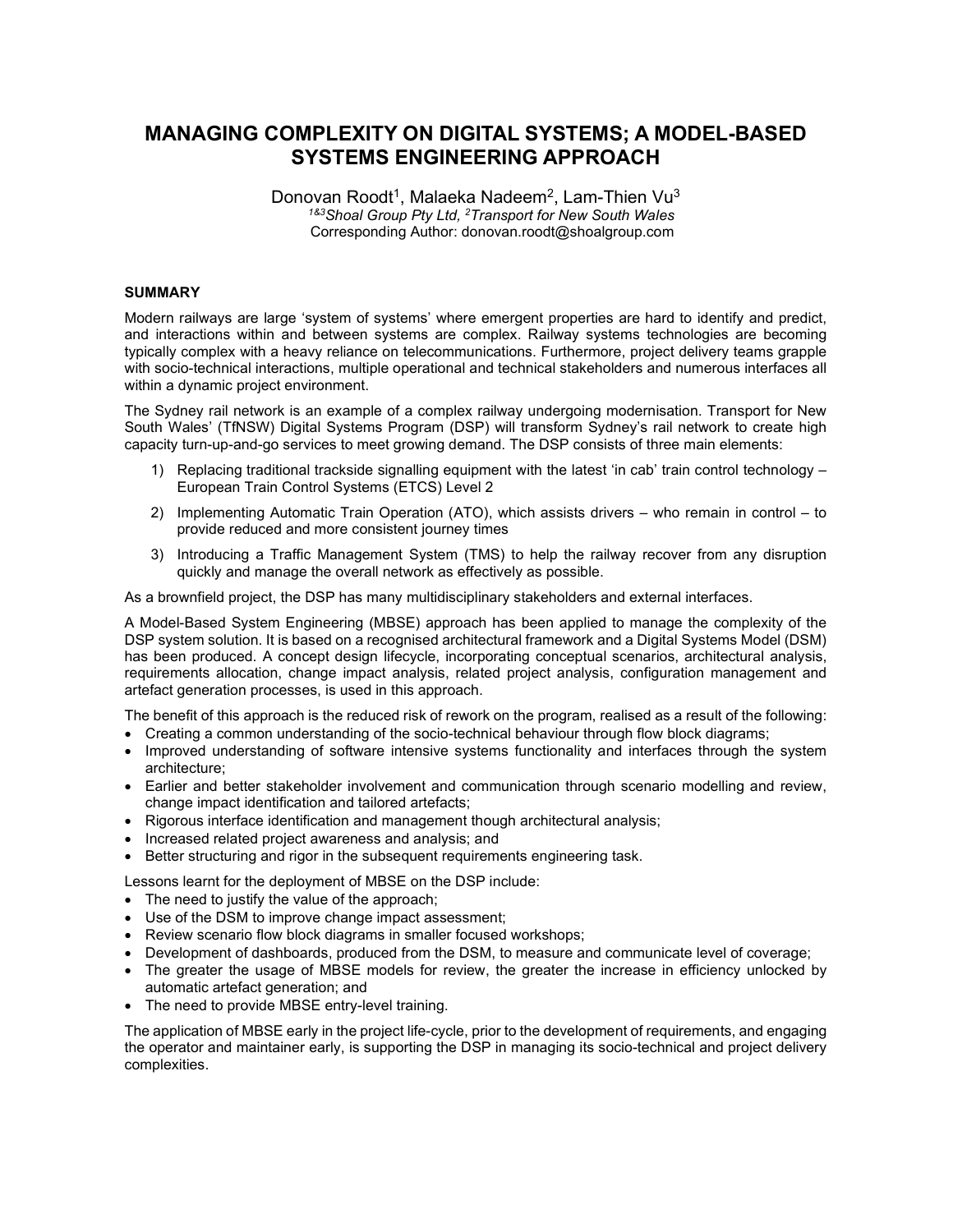## **1 INTRODUCTION**

#### **1.1 Complexity in Rail**

Modern railways are large 'System of Systems', comprised of several independent and geographically dispersed constituent systems (Maier 1998), where interactions are complex and prone to system level failures that affect large portions of the network. With increasing demand due to population growth, the Sydney railway infrastructure is reaching the capability limit of the employed technology, necessitating changes to increase capacity (Transport for NSW 2012). The application of digital technology promises to improve network capacity, reliability and limit the effect of failures (Royal Academy of Engineering 2016) on Sydney's railway.

Traditional project delivery in the railways relies on Subject Matter Experts (SME) and their knowledge of existing systems and processes. Conventional signalling and train control projects are well understood, typically with known interfaces and processes across boundaries. This has enabled rail signalling engineers to design and deliver systems and processes with limited involvement from other disciplines.

The evolution of signalling and train control technologies has shifted the control of railway operations from trackside infrastructure to centralised control centres and the onboard train systems. These technologies are typically complex software-intensive systems with heavy reliance on telecommunications. This transformation mandates a re-think of the traditional operations and maintenance practices as well as project delivery to realise the full benefit that these technologies have to offer for the efficiency of the railway.

Furthermore, brownfield projects, which require construction within or alongside operating infrastructure, imposes additional complexity and constraints requiring significant additional design, construction and management resources (Australasian Railway Association 2016).

The problem can be described from several perspectives, each important to the network outcome:

**User perspective.** The system users include the operators and maintainers of the rail network. For an existing network, users have often already developed a highly coordinated set of systems and processes over many years, to manage the network and provide a service to thousands of passengers each day.

When implementing new technologies, any changes to these systems and processes, would need to be carefully considered and phased into operation. As the end-user, any changes will likely impact them significantly so an informed decision-making process is crucial, where traceability and rationale of trade-offs must be captured.

**Acquirer perspective.** The system acquirer is responsible for procuring the services and products to meet the project Business Requirements. The acquirer needs to demonstrate sound governance with risk mitigation to the project sponsors and general public.

**Supplier perspective.** It is crucial that the solution is well integrated with legacy infrastructure as well as operations and maintenance processes. From the supplier perspective, the set of requirements developed for the sub-systems needs to be aligned with functions and overall system concept, but still supply configured Commercial Off The Shelf (COTS) products as far as reasonably possible.

A Systems Engineering approach is used to address this problem of complexity in rail.

#### **1.2 Systems Engineering**

Systems Engineering manages complexity and risks in a rigorous and structured manner throughout the project and system realisation life-cycle. Systems Engineering is an interdisciplinary approach that enables the realisation of successful systems (INCOSE 2015). It is based on systems thinking which focusses on understanding the system as a whole and the interrelationships of the systems elements to the whole (INCOSE 2015).

The Model-Based Systems Engineering (MBSE) practice uses tools to enhance the systems engineering effort for system requirements, design, analysis, verification, and validation activities. It provides improvements in system requirements, architecture and design quality with increased productivity through reuse of artefacts and improved communications among the development team (INCOSE 2015). MBSE captures information in a structured and related database that can be visualised, unlike unstructured text-based documents or requirements management tools.

Systems Engineering, enhanced with the application of MBSE, is well placed to support complex rail projects achieve their outcomes.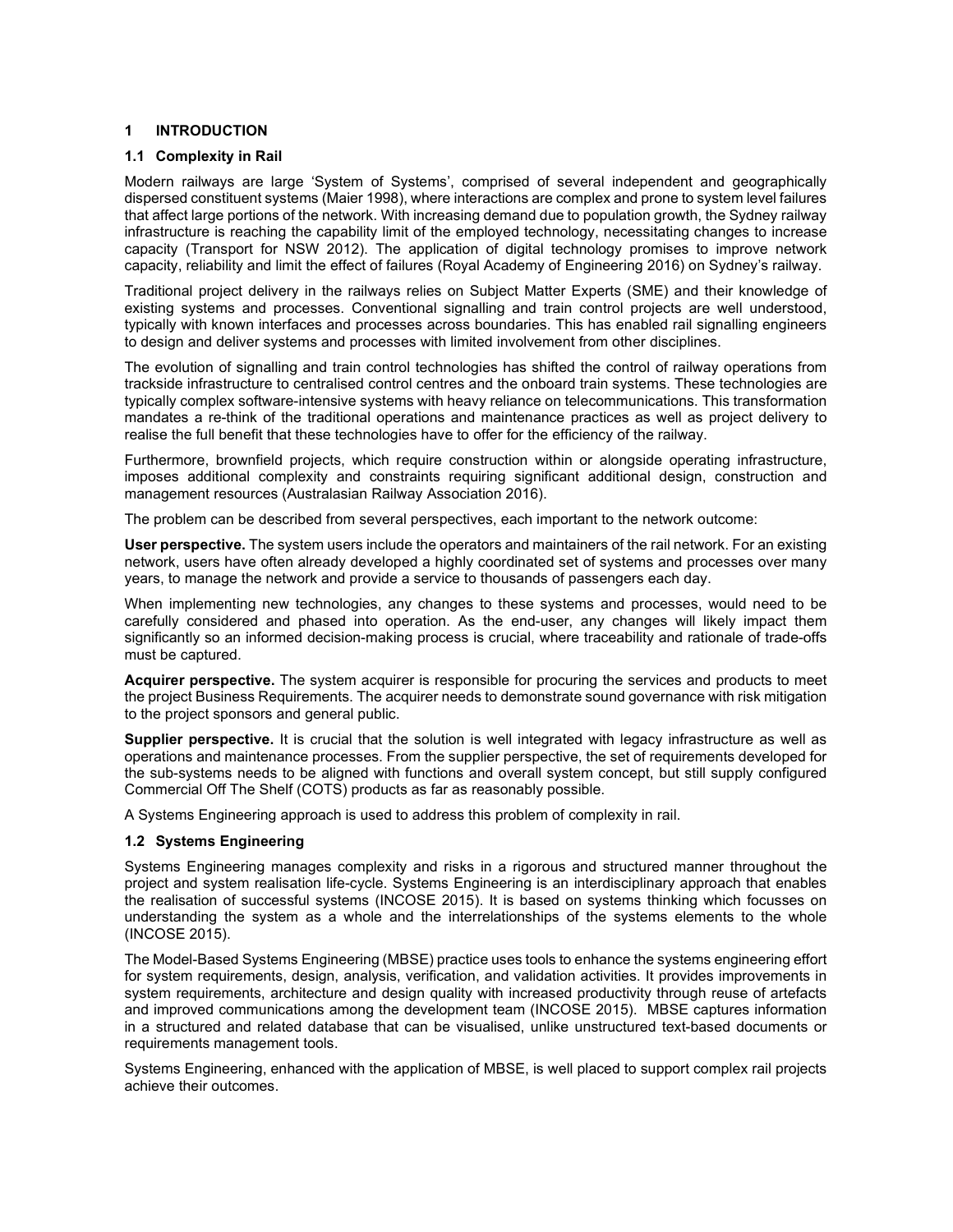#### **1.3 Digital Systems Program**

TfNSW's DSP will transform Sydney's rail network to create high capacity turn up and go services to meet growing demand. It will replace legacy signalling and train control technologies, based on 1980s and earlier computer-based interlocking, with European Train Control System (ETCS), Traffic Management System (TMS) and Automatic Train Operation (ATO). The replacement of the heart of the signalling and control systems of the heavy-rail network is envisaged to take years and affect many systems across the operational railway. The DSP is a large, complex, brownfield program.

Key principles driving the project include an "integrated and collaborative approach", "whole of life thinking" and "configure not customise" as shown in Figure 1.





At time of writing, TfNSW, the system acquirer responsible for the project, planned to engage: a systems integrator; several suppliers to provide the major sub-systems; and railway operators and maintainers representatives. Once the suppliers for the major sub-systems were contracted, the preliminary design would commence further refining the concept and specifications through a formal change control process. Implementation of the new signalling and control system would be via a staged approach. This project would be the first stage of the Program, which involves developing, testing and validating Digital Systems on parts of the T4 Line, from Sutherland to Cronulla and from Bondi Junction to Erskineville (Transport for NSW 2020).

The MBSE approach was introduced to the DSP after the Business Case and project business requirements had been agreed. These specified ETCS Level 2, TMS and ATO as key deliverables. The Business Case technology decisions were guided by: the TfNSW rail systems strategy adopting the deployment of ETCS on the TfNSW metropolitan passenger heavy rail network (TfNSW Asset Standards Authority 2017); the implementation of ATO to provide reduced and consistent journey times; and TMS to recover from disruptions quickly (Transport for NSW 2020) to meet the Future Transport Strategy 2056 vision of increasing capacity and delivering more reliable services (NSW Government 2016).

At the time of writing, the DSP is completing its conceptual design stage. This paper reports on the tailored application of MBSE on the DSP as a case study. It demonstrates the benefits of this approach for the program and can serve as an exemplar for critical rail infrastructure projects globally.

# **2 Approach**

Often projects are focussed on the delivery of the solution system, whether software and/or hardware; however, this system needs to be considered in its operating context. This holistic view ensures seamless integration and migration from project to operation.

The solution system that the DSP will introduce to the railway network would therefore also need to consider the operations and maintenance environment within which it will reside, and how these operational capabilities form part of the greater business environment as visualised in Figure 2.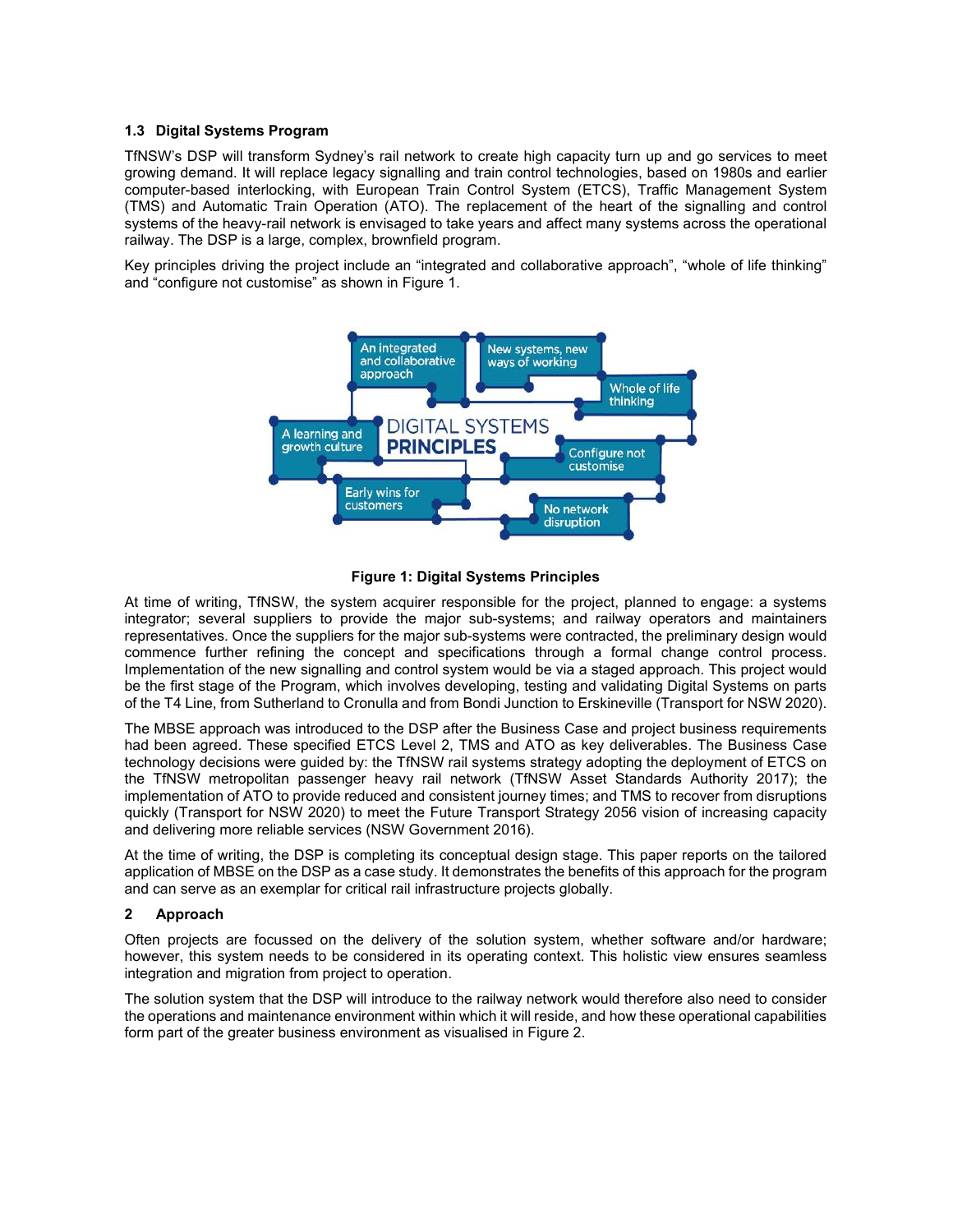

**Figure 2: System context and environment** 

Technical solution systems, operations and maintenance are often well understood, but by different groups of SMEs. The Operations Concept Definition (OCD) and Maintenance Concept Definition (MCD) is an effective way of creating a common understanding between these groups by describing what the to-be-delivered system will do and why, from a user's viewpoint (INCOSE 2015). This aids in bridging the understanding between technical, operations and maintenance groups.

Informed by the OCD and MCD, the acquirer produces system and subsystem requirements for several suppliers, such as the TMS, Trackside and Onboard systems, in a consistent manner to achieve an integrated, operational system.

Both functional and non-functional requirements are captured to describe the solution system that is needed to satisfy the project business requirements (stakeholder needs) and is written from a technical viewpoint. Requirements Management tools, when well structured, are effective in capturing and communicating requirements between acquirers and suppliers.

It is therefore important that technical requirements correctly and completely deliver the operational outcomes envisaged by the OCD and MCD within the constraints of the available technology. MBSE provides a rigorous and effective linkage mechanism and has been applied on the DSP to manage complexity and support key decision-making through the system life cycle.

Any changes in stakeholder viewpoints, project interdependencies and constraints are traceable, and the impacts of the changes can be quickly and effectively assessed to support the decision process. This is analogous to pulling one string in a spider's web and following the path of effect through attached strings. This enables a common, current and consistent information repository. This is achieved using an architectural framework as described in section 2.1.

This approach allows acquiring organisations to understand and demonstrate how proven systems engineering methodologies can be translatable and implementable in the transport context to achieve the benefits observed in other domains, such as in the Defence, Aerospace and Automotive industries.

#### **2.1 Framework and Model**

The definition of the linkage between the operations viewpoint (OCD/MCD) and the technical viewpoint (Requirements) is captured and applied using an architectural framework. The framework captures, in a model, complex viewpoints relating people, process and technology into one comprehensible whole. Model outputs are tailored based on purpose and target audience which varies from technical artefacts for supplier engagement to rich visualisations of program concepts for operations.

The framework used is derived from the Whole-of-System Analytical Framework (WSAF) (Power, Jeffrey & Robinson 2018) and influenced by recognised architectural frameworks such as the Department of Defense Architectural Framework (US DoD 2020). It was selected because functional and non-functional requirements are demonstrably traceable to user classes, the functions performed by the user class that generates the requirements, and the context in which the requirement occurs (Logan & Harvey 2010). The high-level view of the framework metamodel (Roodt, Nadeem & Vu 2020) is shown in Figure 3.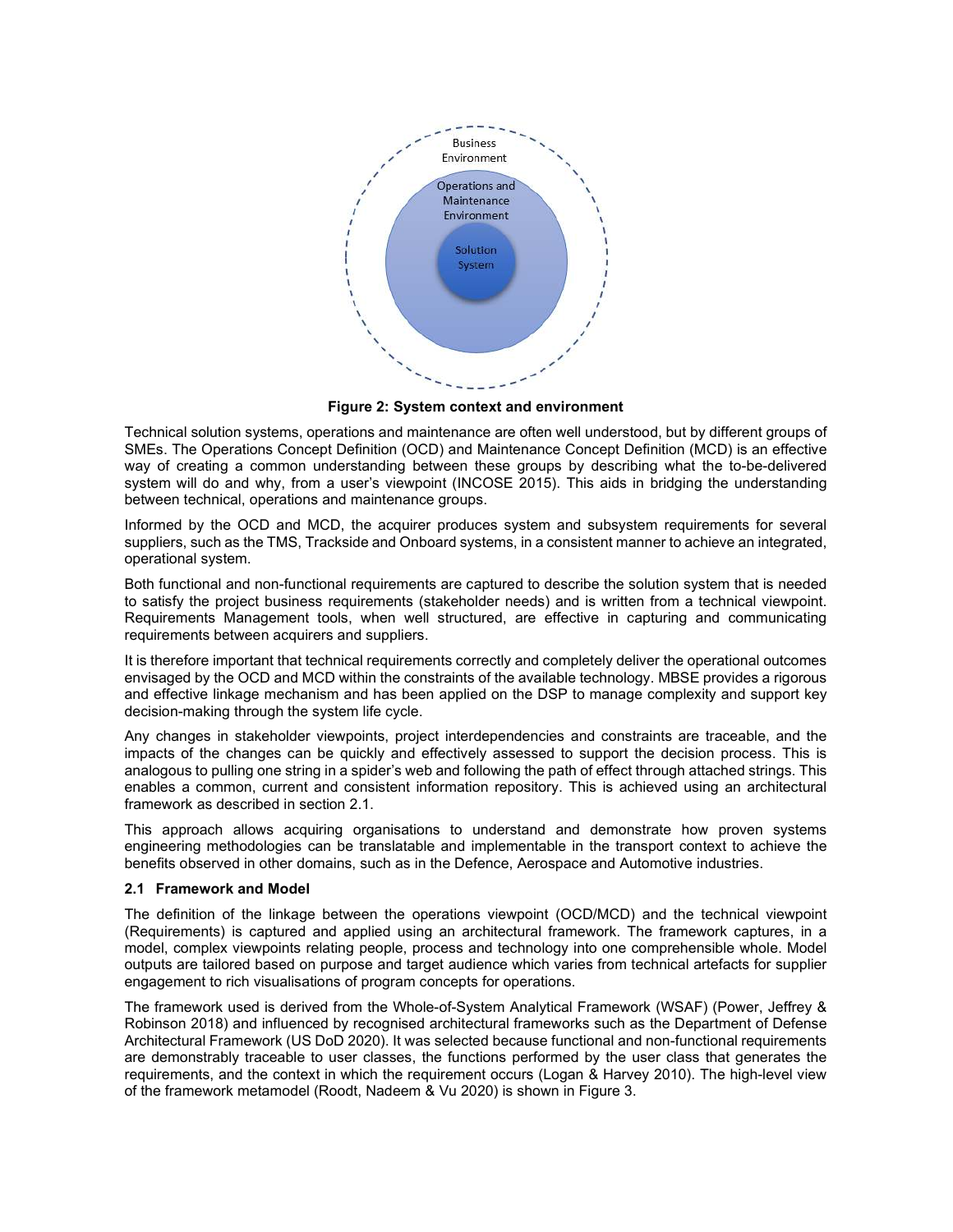

**Figure 3: Framework metamodel** 

Broadly, the flow of information starts with Business Requirements leading to Proposed System and Existing System analysis, which in turn lead to System Requirements. Differences between Proposed and Existing Systems are captured in Change Impacts.

A Digital Systems Model (DSM) has been generated based on this framework and has been populated with DSP relevant data. The DSM was developed using MBSE software and captures enterprise, system and project information. Requirements are managed in a dedicated requirements management tool and linked to the DSM.

## **2.2 Process**

The iterative concept design life cycle (Aluwihare, Waite & French 2014), shown inFigure 4, guided the generation of the DSM.



**Figure 4: Concept design life cycle** 

This process facilitates the elicitation of operational and other stakeholder needs, determines what must be done to meet these needs and identifies the critical issues and key effectiveness measures in doing so.

The traceable, iterative nature of this process supports consideration of costs, benefits and risks as part of systems definition and subsequent alternatives analysis.

A model-based approach to design provides robust strategy-to-concepts-to-requirements traceability.

This delivers a range of benefits including rapid design iteration, evidence-based design decision-making, change impact assessment, traceability to contract specification, baseline management throughout the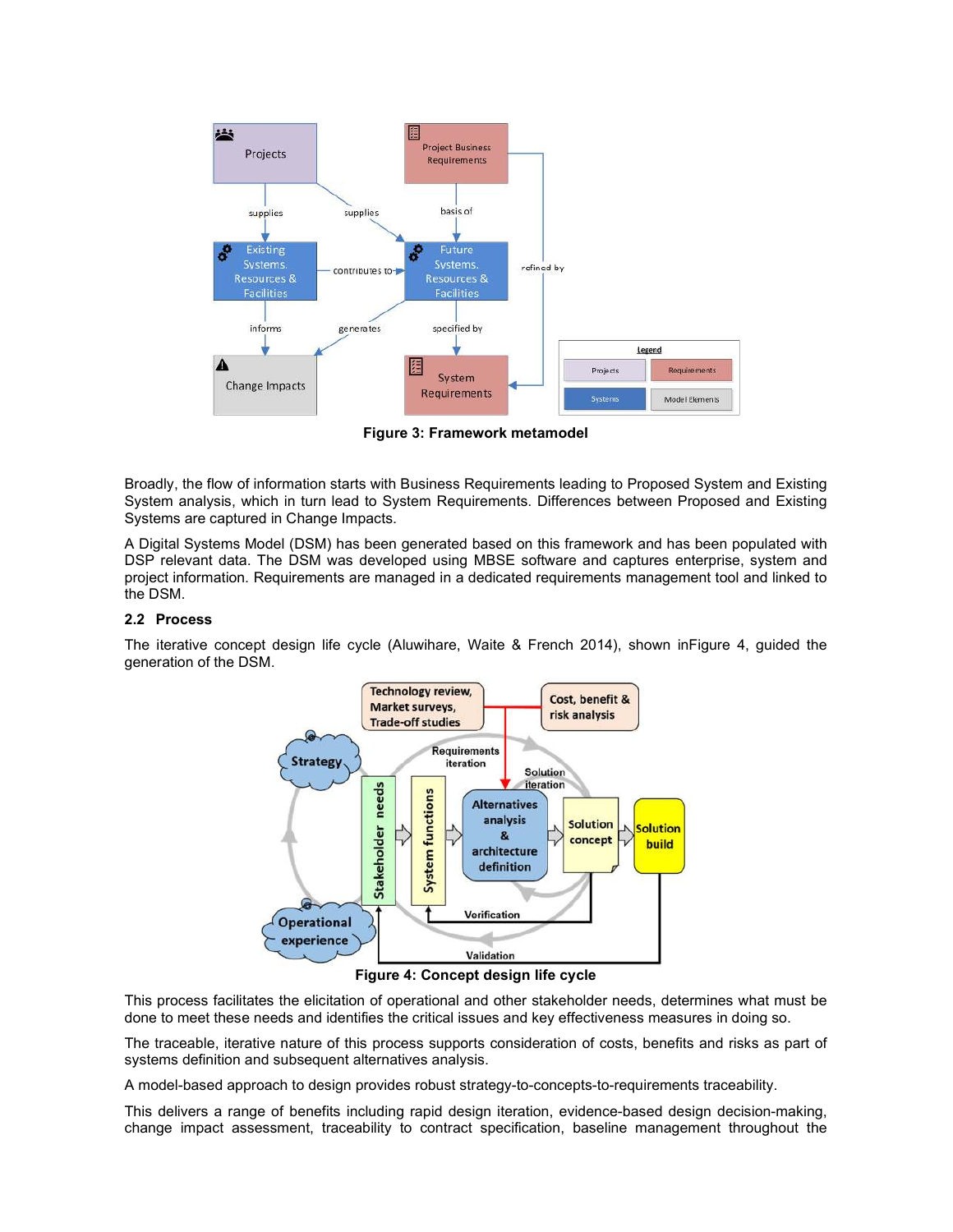lifecycle, reduced integration risk, traceable requirements verification and validation, and efficiency through model reuse.

The future operational needs are captured by the project business requirements. System functions were defined during the capturing of conceptual scenarios. Options analysis and architecture definition was then explored through the architecture analysis process and system solution options defined through requirements allocation. Each of these processes are described in the following paragraphs.

Given that the DSP is a brownfield project, with technology constraints imposed in the project business requirements, a middle-out approach was applied. The iterative nature of the process coupled with welldefined framework, enabled the incremental development of the DSM.

**Conceptual Scenarios** were used to capture operational behaviour relating to people and technology including operational experience. A scenario is a step-by-step description of how the system should operate and interact with its users and its external interfaces within a given context, and collectively ties together all the parts of the system, including operators and technology, into a comprehensible whole (IEEE 1998). The conceptual scenarios were influenced by the set of business requirements.

In these scenarios, functions are allocated to performers and structured according to their hierarchy and sequence. This enabled them to be viewed in many formats such as Enhanced Functional Flow Block Diagrams (EFFBD) (Vitech 2019) or activity diagrams (SysML.org 2020).

An example of such a scenario is provided in Figure 5 modelled on the ERTMS (European Rail Traffic Management System)/ETCS standard (UNISIG 2014). This scenario describes the generic process of setting routes and providing Movement Authorities (MA) to drivers.



**Figure 5: Example of a modelled scenario** 

The set of scenarios focussed on the day-of operations and included managing operations, running trains and maintaining assets operating within normal, degraded and emergency modes. These were reviewed and refined by various operational, maintenance and other SME stakeholders. Both current and proposed (future) state scenarios were modelled representing the system prior to project implementation and the system at interim and end-states after implementation.

Traditional unstructured text or raster-diagram based scenario descriptions do not adequately capture functionality, performers and interactions in a structured way often making the translation into technical requirements difficult, subjective and incomplete. This increases the risk of misalignment between the operations and technical stakeholders.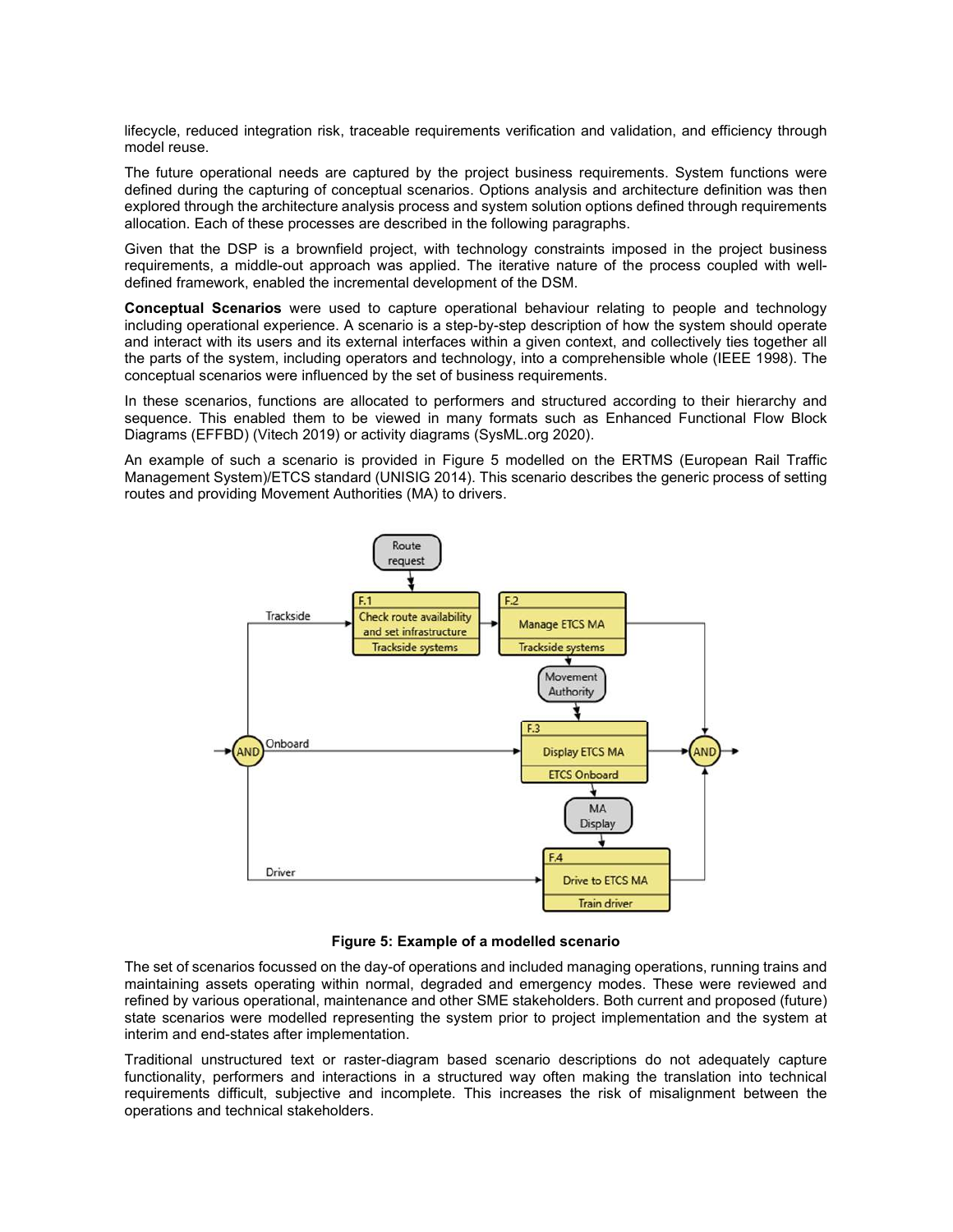Modelled scenarios implicitly structure the data and challenge the scenario developer to achieve agreement between operations, technical and other stakeholders, as well as adequately capture the information for architectural analysis.

**Architectural Analysis** was performed to derive the functional and physical architecture of the system from the set of scenarios, as well as the corresponding logical and physical interfaces. This process effectively translates the operational view of the DSP into a technical view to which technical requirements were structured and written.

System components are identified through the allocation of functions. From the scenario inFigure 5, examples of system components may be Trackside systems (technology) and Train drivers (people). By deciding which identified components formed part of, or not part of, the DSP scope the functional and physical boundaries for DSP could be agreed. This enabled the rationalisation of the components and functionality to only those required by DSP.

Logical interfaces, the logical connections between system components, are derived from scenarios by identifying the transferring item ("Movement Authority") between functions allocated to components as shown inFigure 6.



**Figure 6: Interface derivation example** 

Given a complete set of scenarios, system interface and physical block diagrams for the current, interim and future states could then be rendered. An example of a system interface block diagram derived from the scenario in Figure 5 is provided inFigure 7.

| System of interest (DSP) |     |
|--------------------------|-----|
| C.2                      |     |
| Trackside<br>systems     |     |
|                          |     |
| ۳                        |     |
| C.1                      | C.3 |
|                          |     |

**Figure 7: Example of system interface block diagram**

Analysis of the scenarios provided the set of logical interfaces. By deciding which identified components formed part, or not part of, the DSP scope the functional and physical boundary for DSP could be agreed and external interfaces identified.

The current-state, interim states and end-state interfaces were thus identified, understood and managed within the DSM.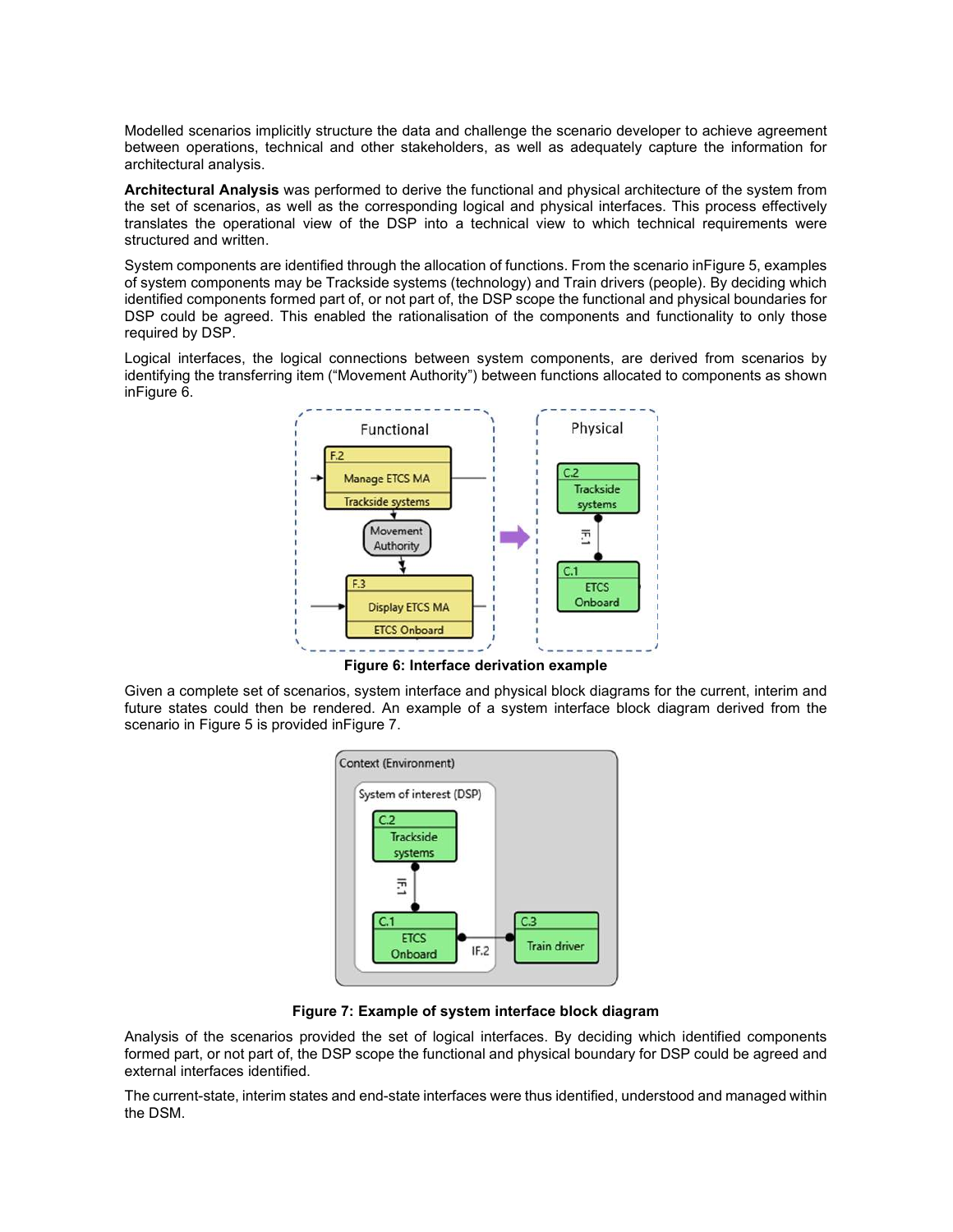Through this rigorous analysis process, several additional interfacing system elements and their functions were identified, which would have otherwise been missed and likely resulted in significant cost and schedule impact at a later stage. MBSE greatly enhanced this process by providing the single source of information that dynamically linked conceptual scenarios to architecture, and which were computationally analysed for gaps and inconsistencies. As a result, the DSM became the main source of interface identification on DSP.

With the set of DSP functions, their allocated components and interfaces defined provided the necessary information to define requirements for various subsystem suppliers.

**Requirements Allocation.** A pool of requirements was initially obtained for each subsystem from other equivalent projects. Functional requirements for each subsystem was then related and explicitly traced to the appropriate function allocated to the relevant subsystem. The set of functions and functional requirements that could not be related were analysed resulting in an update of scenarios or amendment of requirements. The conceptual process is shown in Figure 8.

The types of requirements that were related are:

- System/subsystem functional requirements
- Machine-to-machine interface requirements
- User interaction requirements

The process of requirements allocation supported the production of a structured, comprehensive and consistent set of requirements, covering functionality suited to software-intensive systems and its multitude of interfaces, all of which were grounded in the operational concept.

Relating functions and interfaces to requirements spurred several discussions to the applicability and level of requirements needed for the DSP and uncovered potential gaps in concept coverage. This improved the quality of both the concept scenarios and technical requirements, in terms of consistency, completeness and through the capturing of decision-making rationale.



**Figure 8: Requirements allocation** 

**Configuration management.** Formal configuration management is applied across all artefacts used on the DSP to ensure any local changes are considered holistically. The DSM is extensively used to trace the impact of design changes. For example, if a functional requirement change is requested, the impact assessment would require tracing from the requirement entity to its related function, its allocated component, derived interfaces and potentially further up to the related project business requirement.

The inherent traceability in the DSM has significantly increased the efficiency of change assessment and update for the DSP, and continued consistency of system artefacts. Time required to analyse and apply changes is reduced by the DSM. Moreover, the decision rationale is captured in the DSM for analysis by a potentially different set of SMEs at a later stage. This increase in efficiency and persistence of decision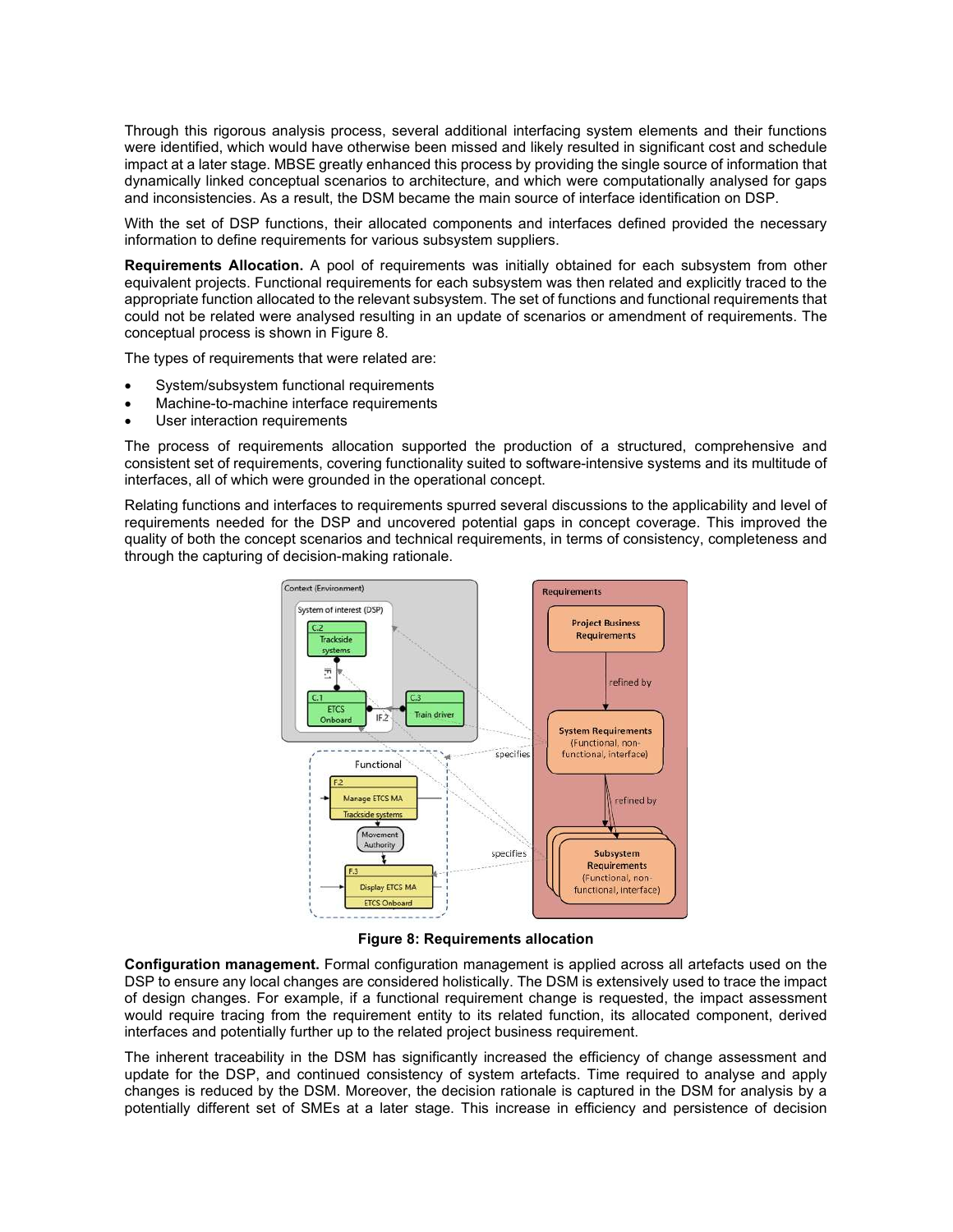rationale will continue to pay dividends as the DSP progresses through subsequent phases in its system lifecycle.

**Related Project Analysis.** The solution system provided by the DSP will be replacing and/or interfacing with systems in the current, interim and future states of the operational network. With multiple upgrade and acquisition projects running concurrently, many of these future systems will be supplied by related (ongoing and future) projects within the agency. To ensure that this dependency is flagged, related projects are captured in the DSM and traced to the impacted DSP system components.

This facilitated the communication and coordination between projects, with any changes to either the DSP or related projects triggering an impact analysis on subsequent related projects. Regular reviews of the known related projects and the components they supply are undertaken, and the DSM updated.

**Change Impact Analysis.** Using the information captured in the DSM, a change impact analysis was conducted to capture a comprehensive set of operational and organisation impacts as a result of the DSP.

This analysis involved the comparison of current, interim and future state scenarios and architecture (functional, physical and interfaces) to understand the changes throughout the implementation stages. As the current and proposed modelled scenarios were structured and well aligned, the change impact analysis could be effectively performed.

This information proved useful for operational integration planning and provides change managers the necessary relevant and up-to-date information to engage users, including Sydney Trains (the network operators) and the customers.

**Artefact Generation.** The information captured in the DSM in the form of operational scenarios, architectural elements, related projects elements and change impact elements where used to produce several automated artefacts tailored for communication to specific stakeholders as shown in Figure 9.

The artefacts generated from the DSM include: the operational scenarios and impact analysis sections of the OCD and MCD; and the complete System Architecture Definition, subsystem architecture definitions (for each supplier) and individual scenario reports. This has reduced operational and technical SME time spent editing documentation in word processors freeing intellectual capacity for decision making rather than text formatting.

Dashboards were also developed, by analysing the information and relationships in the DSM, to report on the systems definition level of coverage and quality. Specific database queries were also regularly run for various stakeholders. With the information maintained in the DSM, artefacts were produced only when a snapshot of the current understanding was required.



**Figure 9: DSM Artefact Generation** 

#### **3 OUTCOMES**

Through the application of MBSE, tangible outcomes have been realised for the project in the form of traceability from project business requirements through to system, subsystem and interface requirements via the operational concept. This process has highlighted information elements that do not have full traceability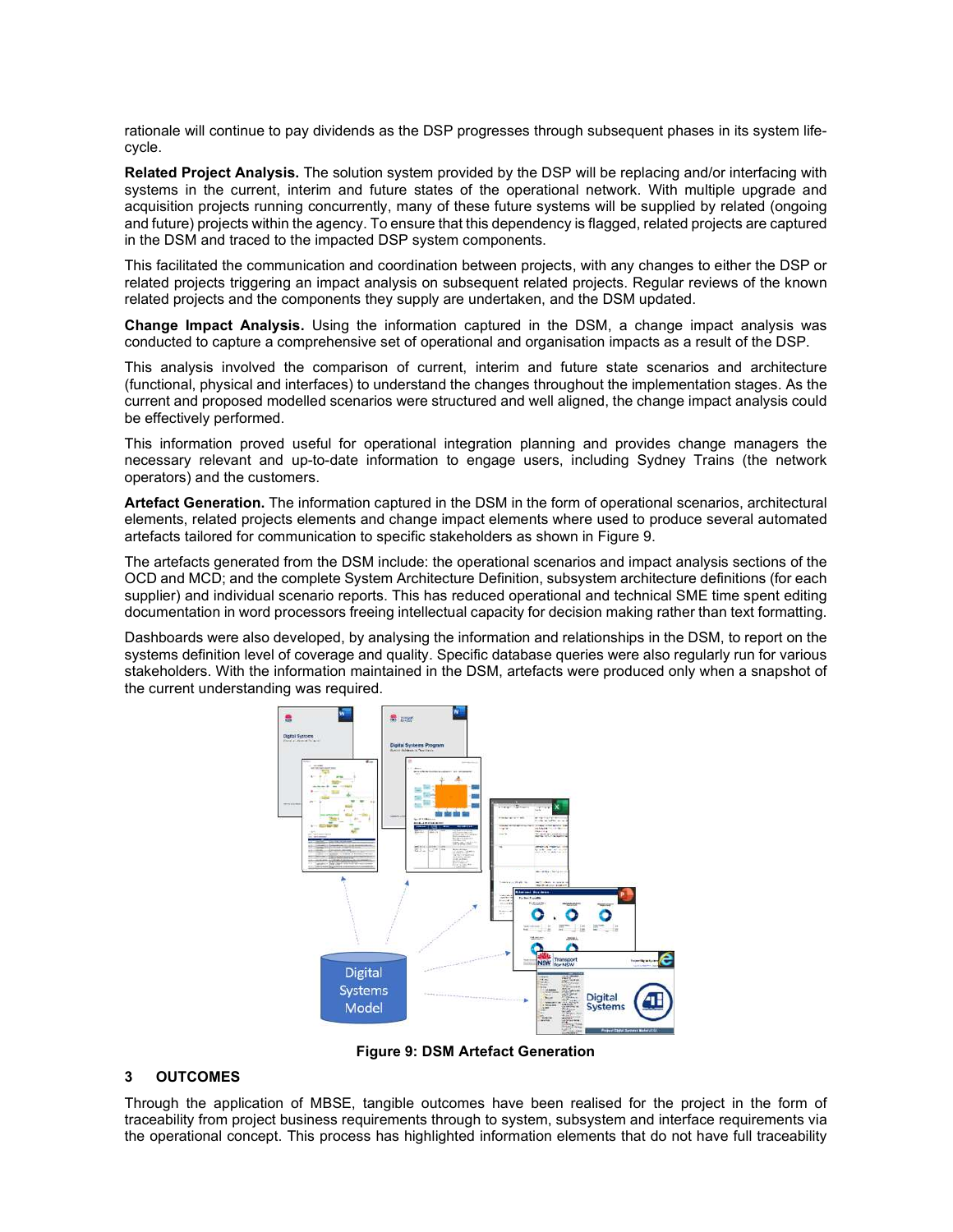and prompted investigation into the validity of its inclusion. From these, statistics could readily be generated to measure progress.

**Project business requirements relationship to conceptual scenarios.** This has ensured all operational scenarios considered by the project are consistent with the project requirements. From this, the project scope boundary was refined, and the functions of planning operations was excluded from the scope of the project.

**Conceptual scenarios.** These have been developed to cover the change to the operational and maintenance processes that is envisaged to be impacted by the System of Interest in the brownfield existing environment. Several additional components and their functions were identified through this rigorous process. It clarified responsibilities between subsystems in defined contexts and clearly captured the resources interfaces with the functions through the structured MBSE approach. Traditional, text-based descriptions of conceptual scenarios would have made understanding the change to the being delivered by the project difficult to communicate, manage and control.

**Architecture.** Deciding which identified components formed part of the System of Interest clearly articulated the physical system boundary for the project. The functions related to those components in turn formed the functional boundary for the project. This reduced the list of components and functionality to only those required by the project.

**Interfaces.** Through the application of the MBSE approach, interactions between the components were captured and assessed, which facilitated the identification of interfaces. This rigorous interface identification process identified multiple critical interfaces than were originally envisaged and became the main source of interface identification on the project.

**Requirements.** Relating functions and interfaces to requirements spurred several discussions to the applicability of requirements to the project, as well as potential gaps in concept coverage. This improved the quality of both the concept scenarios and requirements.

**Related projects.** Several related projects were identified and related to the specific components that they supply. The components identified proved useful to ask the question if a project was going to change it, or conversely, analysing the list of other projects in the agency, the components they were changing could be requested.

**Change impact.** The operational and organizational impacts identified through the change impact analysis process could be easily performed due to the scenarios modelled in aligned current and proposed state. The result was a comprehensive list based on agreed behaviour and proved useful for operational integration planning.

#### **4 LESSONS LEARNT**

Several lessons were learnt during the process of applying MBSE on this rail project. These have been summarised as follows:

**Justification of approach.** Requirements management has been formalised in many rail projects managed by the acquirer, however capturing the conceptual design and architecture in a model proved to be novel to the immediate project stakeholders. The MBSE approach therefore had to be continually advocated and several in-project training sessions conducted. This enabled the project stakeholders to understand the approach to support an aligned system definition for DSP. Training should be provided at the earliest opportunity to project stakeholders.

**Change impact assessments.** Changes to the conceptual design continually occurred during early supplier engagements. The OCD, MCD, System, Sub-system requirements specifications and interface requirements were analysed by various SMEs and refined. The inherent traceability of the MBSE approach significantly assisted these impact assessments with a near end-to-end visibility from project business requirements to functions and interfaces to system and sub-system requirements. This has enabled trade-offs to be made against the user's operational requirements and COTS products offered by suppliers, with the intent to minimise customisation in products. The DSM continues to support requirement change impact assessments.

**Scenario functional modelling.** Using flow block diagrams for scenario visualisation were found to be novel to the rail system acquirer, supplier and user, and considerable time was spent on advocating the benefits of using this method. The best flow block diagram scenario review results came from preparing the reviewers with a simple flow block diagram example, explaining the purpose of the information captured in them, and keeping the review session numbers low  $(1 - 3$  people). Following a few sessions, majority of the reviewers were satisfied with the results and were able to utilise the diagrams to create a shared understanding of sociotechnical interactions between multiple operational and technical stakeholders.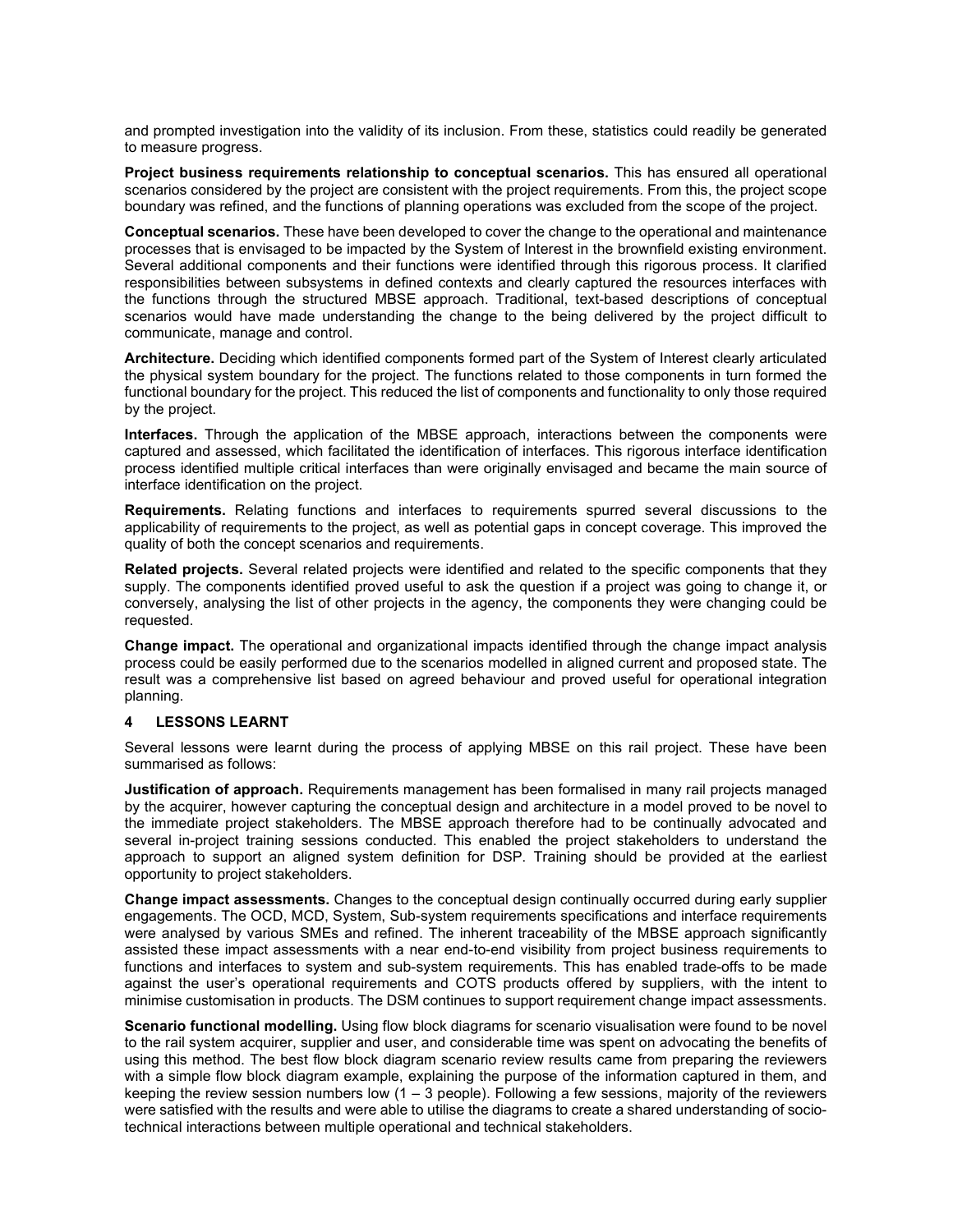**Dashboarding.** Dashboards were created for the DSM to measure the level of coverage and were an effective way of communicating progress and areas of improvement to senior management. Dashboards should be generated at the earliest opportunity to project stakeholders to measure progress or highlight gaps.

**Model-supported vs. model-based.** Artefacts such as the OCD and MCD documents were partly generated from the model, and in many cases reviewed in word processors. The review comments were then back populated into the DSM with the associated overhead. Generating complete artefacts and reviewing information directly in the DSM would increase review and assurance efficiency. As members of the project team trained in the approach, they were able to easily navigate through the DSM to access information.

# **5 CONCLUSION**

The application MBSE on a real-life complex rail transportation project has significantly improved the understanding of the DSP operations, system boundary, subsystem functionality and interfaces in a fully traceable DSM.

This approach addresses the following key complexities:

- **Socio-technical**, through the capturing of behaviour of technology and people in conceptual scenarios which is collectively understood by the program
- **Software-based or software-intensive systems**, through the capturing of functions and interactions between system interfaces of the digital systems
- **Multiple stakeholders**, by capturing several scenario viewpoints involving operators, maintainers and technical SMEs using information-rich unambiguous flow block diagrams to create a common understanding. Artefacts and change impacts are tailored to enhance communications to various stakeholder groups and are generated from a single source. Changes to any part of the DSM allows for an efficient impact assessment and update spanning several SME focus areas through its traceability, thereby reducing the "silos" between operations and technical SMEs.
- **Multiple interfaces**, by the methodical identification of interfaces and their management within the DSM.
- **Dynamic project environment**, by the methodical identification and linkage of related projects. Changes due to the DSP or related project can be communicated or interrogated efficiently and rigorously.

Through the application of Systems Engineering international standards and best practice, tangible outcomes have been realised for the DSP in the form of traceability from project business requirements through to system, subsystem and interface requirements with linkages to the operational and maintenance concepts. This process highlighted information elements that were not fully traceability and prompted investigation into the validity of its inclusion.

The overall benefit of this approach is a better-defined solution system, where additional components, functions, and interfaces were identified, which were not previously captured through traditional systems engineering approaches.

The subsequent set of requirements for each supplier package have been well structured and defined, each with supporting reasoning through the architecture to the project business requirements. The application of systems engineering and in particular MBSE early in the project life-cycle, prior to the development of requirements, and involving the operator and maintainer early, is supporting the DSP in managing its challenging complexities and risk.

# **6 REFERENCES**

- Aluwihare, C, Waite, M & French, C 2014, 'Model based systems engineering : a methodology for collaborative requirements engineering', *Australian Defence Engineering Conference (ADEC)*, pp. 1–8.
- Australasian Railway Association 2016, *Australasian Railway Association Submission to Transport for New South Wales on Procurement Reform*.
- IBM 2020, 'IBM Engineering Requirements Management DOORS Next'.
- IEEE 1998, 'IEEE Std. 1362-1998 : IEEE Guide for information technology : System definition : Concept of Operations (ConOps) Document', vol. 1998.

INCOSE 2015, *Systems Engineering Handbook*.

Logan, P & Harvey, D 2010, 'Architecting the Problem Space: an Architecture Framework-based Method for Definition of User Requirements', *4th Asia-PAcific Conference on Systems Engeneering (APCOSE 2010)*, 4th Asia-Pacific Conference on Systems Engineering (APCOSE 2010), Keelung, Taiwan.

- Maier, MW 1998, 'Architecting principles for systems-of-systems', *Systems Engineering*, vol. 1, no. 4, pp. 267– 284.<br>NSW
- NSW Government 2016, *Future Transport Strategy 2056*, viewed <https://future.transport.nsw.gov.au/plans/future-transport-strategy>.